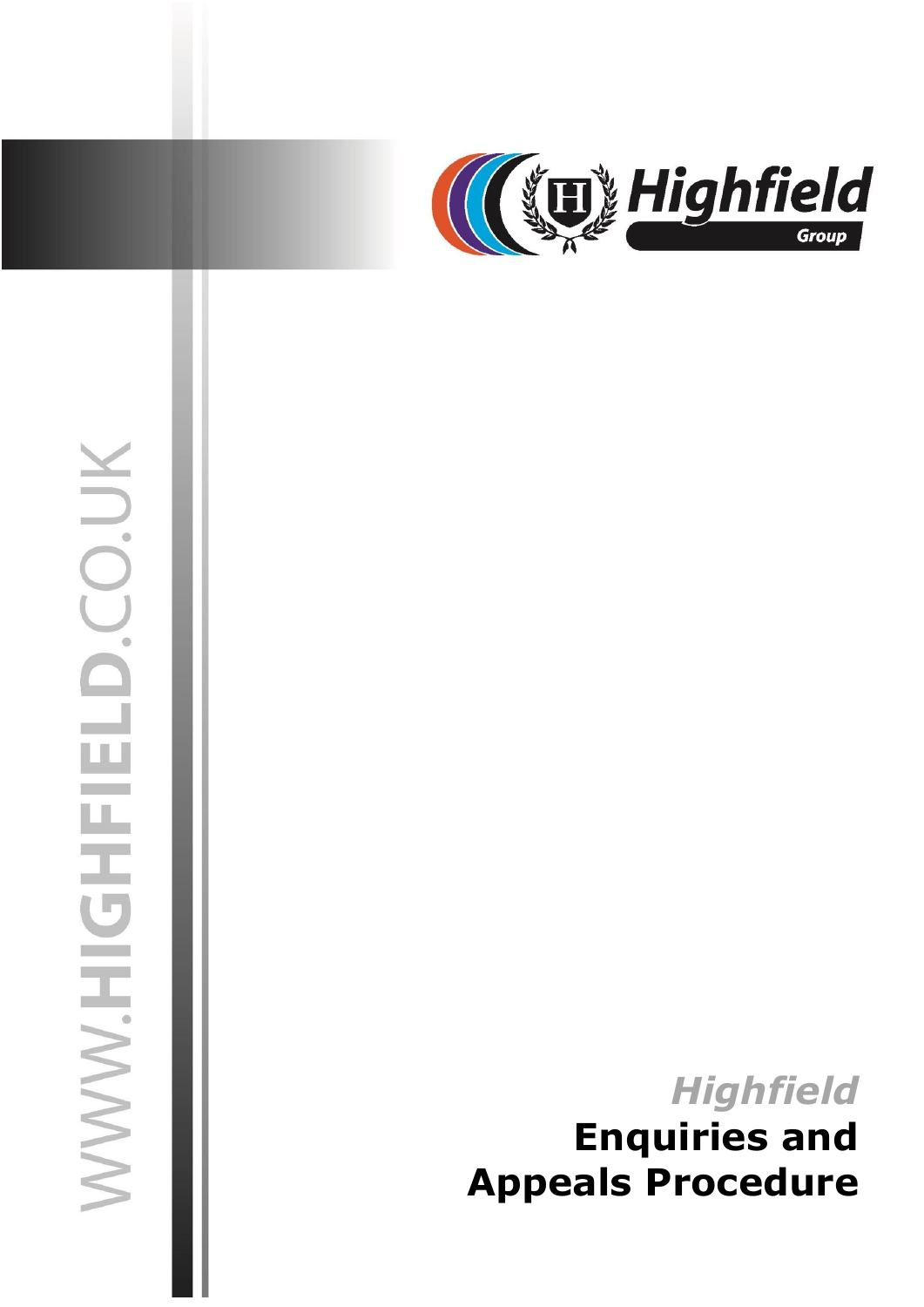

### 1. **Introduction**

- 1.1 Highfield's Enquiries and Appeals Procedure ("the Procedure") is designed for a party not happy with the outcome of a decision made by Highfield Qualifications ("Highfield"). The document sets out the process you should follow when submitting appeals to Highfield and the process we will follow when responding to enquiries and appeals.
- 1.2 The document is also for use by Highfield employees to ensure that all appeals are dealt with in a consistent manner.

### 2. **Scope**

- 2.1 This policy applies to Highfield Approved Centres ("Centres") as well as training providers and other organisations Highfield may work with for the provision of end-point assessment ("EPA") services. For example, employers.
- 2.2 This policy also applies to learners undertaking Highfield qualifications and apprentices undertaking EPA.
- 2.3 This policy also applies to third parties, including Centre Contacts, Tutors, Assessors, and IQA's who have been approved to provide services to Highfield.
- 2.4 Centres must have internal appeal arrangements that learners can access if they wish to appeal against a decision taken by the Centre. If an individual learner wishes to appeal against a decision taken by a Centre, they must first go through the Centre's appeals process before bringing the matter to Highfield.
	- 2.4.1 The requirement set out in Clause 2.4 does not apply to apprentices undertaking an EPA.
- 2.5 It is important that all individuals involved in the management, assessment and quality assurance of Highfield qualifications/EPA and learners/apprentices are aware of the contents of this procedure.
- 2.6 The Procedure will not apply to any Centre that has terminated its agreement with Highfield prior to conclusion of the Procedure. If the Centre terminates its agreement with Highfield prior to conclusion of the Procedure then Highfield will conclude the appeal using the evidence it has available and will not be obliged to communicate the outcome of the Procedure to the Centre.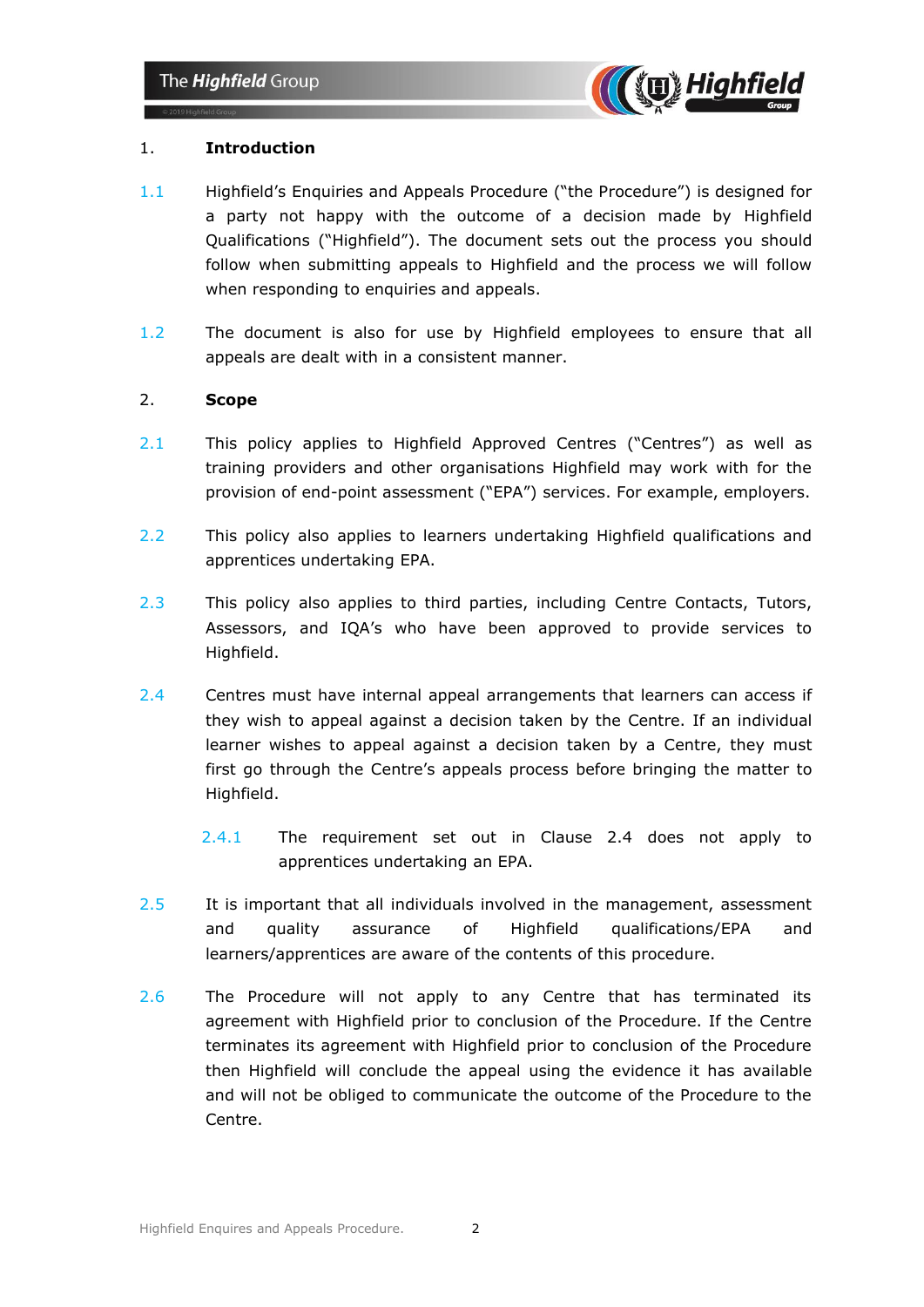

2.7 The Procedure will not apply to a Centre if it is the subject of an internal investigation and the Centre terminates its agreement with Highfield prior to conclusion of that internal investigation, or as a result of the conclusion of that investigation. In such cases there is no appeal.

### 3. **Review Arrangements**

3.1 Highfield will review the procedure annually as part of its self-evaluation arrangements and revise it as and when necessary in response to feedback or requests, or good practice guidance issued by any Relevant Regulator ("RR").

### 4. **Section 1 - Enquiry about Results and Assessment Decisions**

- 4.1 Prior to raising an appeal, it is possible to make an enquiry about a result or assessment decision. Learners/apprentices can do so by writing to Highfield within 10 working days of the result/assessment decision, setting out clearly what you would like Highfield to consider and the grounds to support the application.
- 4.2 Centres/Training providers/Employers can make a request for an enquiry about a result or assessment decision on behalf of a learner/apprentice, however, consent from the learner/apprentice will need to be provided within the published time periods before Highfield will take it forward.
- 4.3 Failure to make the request for an enquiry regarding a result or an assessment decision within 10 working days of the date that the result or assessment decision was released is likely to result in the matter not being progressed any further.
- 4.4 On receipt of a valid request for an enquiry into a result or assessment decision, Highfield will undertake a clerical check of the work undertaken to consider whether any decision has been applied incorrectly by Highfield.
- 4.5 Highfield will endeavour to respond to a valid enquiry within 10 working days of receiving the submission.
- 4.6 It is important to note that while a re-mark of a multiple-choice exam would fall within the scope of an enquiry about a result of an assessment decision, should a complete reassessment of a learner's/apprentice's work be required, then the correct process to follow would be the Appeals Procedure outlined below in **Section 2** of this document (this would include an independent review of assessment criteria such as, but not limited to, professional discussions and observations).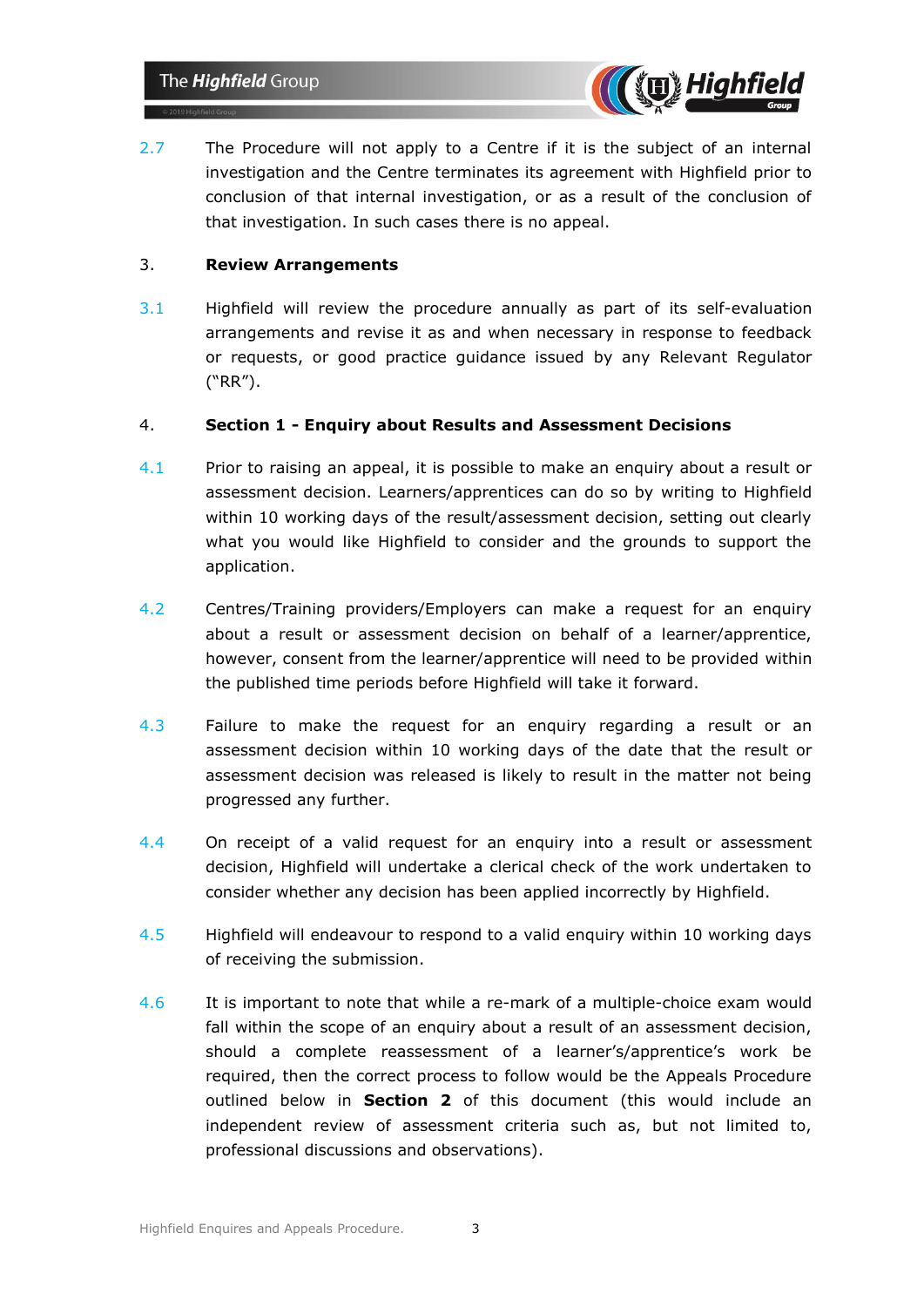

- 4.7 The possible outcomes of an enquiry into a result or assessment decision are:
	- 4.7.1 no change to the results or assessment decision; or
	- 4.7.2 a change to the results or assessment decision, however, it is important to note that the decision could be either positive or negative.
- 4.8 The fee for making an enquiry into a result or assessment decision is currently £50 plus VAT. This may change from time to time. Please note this fee must be provided to Highfield within 10 working days of the date that the result or assessment decision was released. In the event that the fee is not received within this published time frame, Highfield reserves the right not to take it forward.
- 4.9 In the event that the outcome of the enquiry into a result or assessment decision results in a positive change for the learner/apprentice, the fee will be refunded in full.
- 4.10 If, following an enquiry into a result or assessment decision, an interested party remains unsatisfied, consideration should be given to raising an appeal in accordance with the structure set out below in section 2 of this document.

### 5. **Section 2 - Appeals Process**

- 5.1 This part of this policy covers:
	- 5.1.1 appeals relating to decisions concerning an application to offer a specific Highfield qualification;
	- 5.1.2 appeals regarding the contents of a Highfield report;
	- 5.1.3 appeals relating to a Highfield decision to decline a request to make reasonable adjustments or give special considerations;
	- 5.1.4 appeals in relation to the application by Highfield of a sanction/action resulting from:
		- 5.1.4.1 an engagement visit;
		- 5.1.4.2 an investigation into malpractice or maladministration;
		- 5.1.4.3 a decision to amend a learner's/apprentice's results following malpractice or a malpractice investigation; or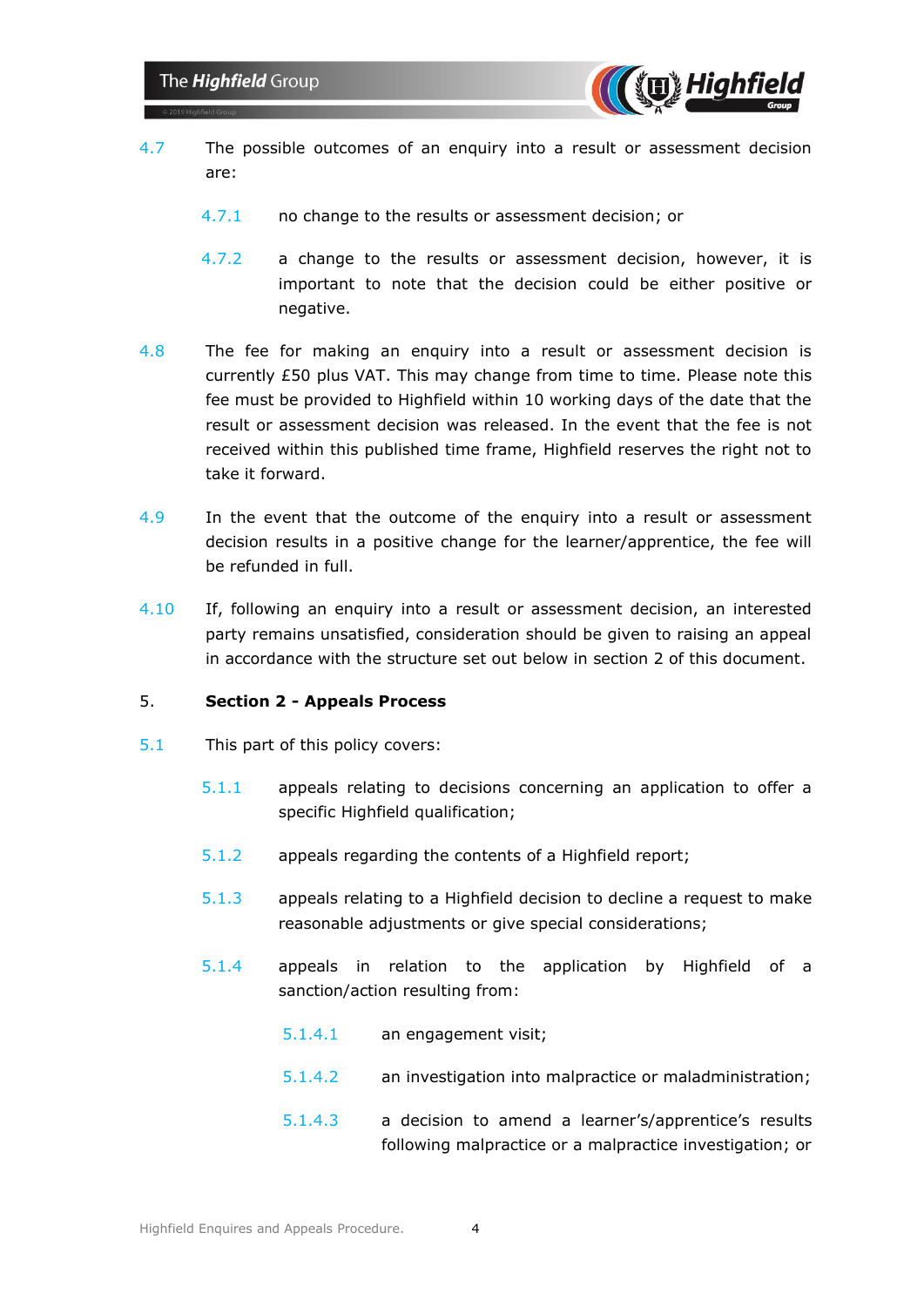

- 5.1.4.4 a decision made by Highfield following an investigation into a complaint.
- 5.1.5 appeals asserting that Highfield has not applied its procedures properly, consistently or fairly;
- 5.1.6 appeals regarding learners/apprentices who are not satisfied with the conduct of the assessment and believe it has disadvantaged them;
- 5.1.7 appeals regarding learners/apprentices who feel that the premises/environment in which the qualification/EPA was conducted had disadvantaged them;
- 5.1.8 appeals from learners/apprentices if they have exhausted the Centre's/Training Provider's/Employer's appeals process or were unable to utilise the relevant appeals process (i.e. – the Centre/Training provider/Employer has gone into liquidation);
- 5.1.9 appeals relating to an assessment decision that required a reassessment that is not covered in Section 1 of this procedure.
- 5.2 This procedure **does not cover** the following, who are therefore not eligible to appeal:
	- 5.2.1 former partners that have voluntarily withdrawn from working with Highfield; or
	- 5.2.2 prospective Centres (including staff)/Training Providers/Employers/ who had their application to become approved by Highfield, declined.

### 6. **Process for Raising an Appeal**

- 6.1 Interested parties have 10 working days from the date we notified you of the decision you are appealing against in which to lodge an appeal. In the event that an interested party has raised an enquiry about a result or assessment decision the 10 working days will run from the date that Highfield sent its decision regarding that enquiry.
- 6.2 If you appeal on behalf of your learners/apprentices, you must ensure that you have obtained the permission of the individual concerned.
- 6.3 Learners who wish to appeal about their assessment results or about a related decision should either be supported by their Centre and should have exhausted the Centre's own appeals process before appealing to Highfield. In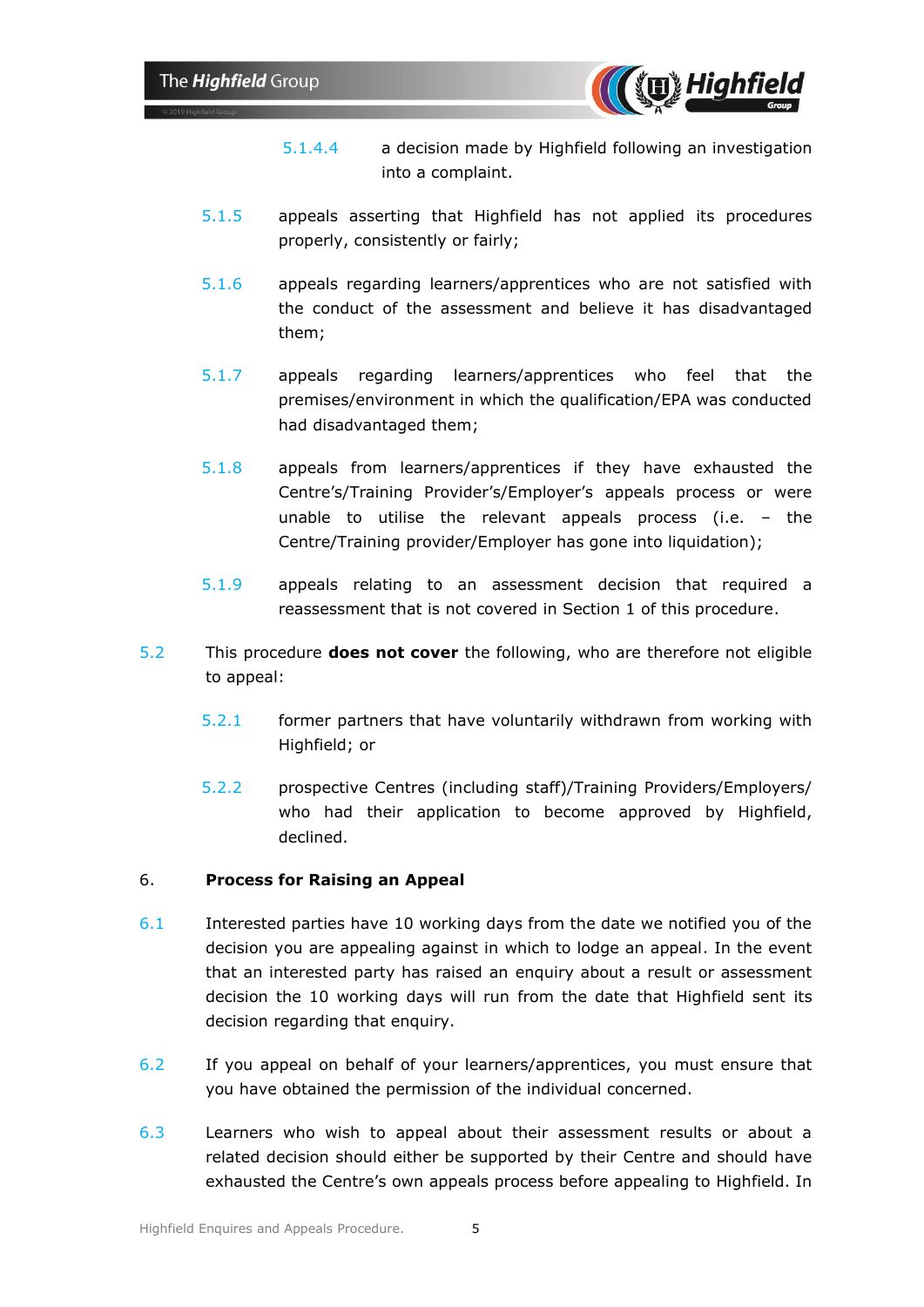

the latter case, learners must provide Highfield with evidence that they have first appealed to their Centre. It is expected that learners will only appeal directly to Highfield in exceptional circumstances. This process only applies to learners registered to Centres and not to apprentices undertaking EPA.

- 6.4 When submitting an appeal, please provide in writing relevant supporting information such as the following where relevant:
	- 6.4.1 learner's/apprentice's full name and Highfield registration number;
	- 6.4.2 learner's/apprentices date of birth;
	- 6.4.3 name of the Centre or Employer/Training Provider;
	- 6.4.4 name of the Nominated Tutor/End-Point Assessor and/or any other relevant person;
	- 6.4.5 date(s) Highfield's decision was made;
	- 6.4.6 title of the Highfield qualification/EPA taken, or nature of service affected (if appropriate);
	- 6.4.7 full grounds of the appeal together with evidence to support your appeal;
	- 6.4.8 contents and outcome of any relevant investigation carried out by the Centre/Training Provider/Employer relating to the issue; and
	- 6.4.9 a copy of Highfield's decision which you would like to appeal.

### 7. **First Review of the Appeal Details**

- 7.1 Upon receipt of any appeal, a Highfield Senior Manager will usually acknowledge receipt of the appeal within 1 working day.
- 7.2 The initial stage will be for Highfield to undertake an informal assessment to ascertain if the issue can be resolved before it goes to a formal appeal.
- 7.3 If the matter cannot be remedied through the informal assessment, then the matter will proceed to the First Review stage.
- 7.4 Highfield will aim to respond formally after the First Review within 20 working days. Please note that in some cases the First Review may take longer, for example, if a visit is required or interviews need to be undertaken. In such instances, Highfield will contact all parties concerned to inform them of the likely revised timescale.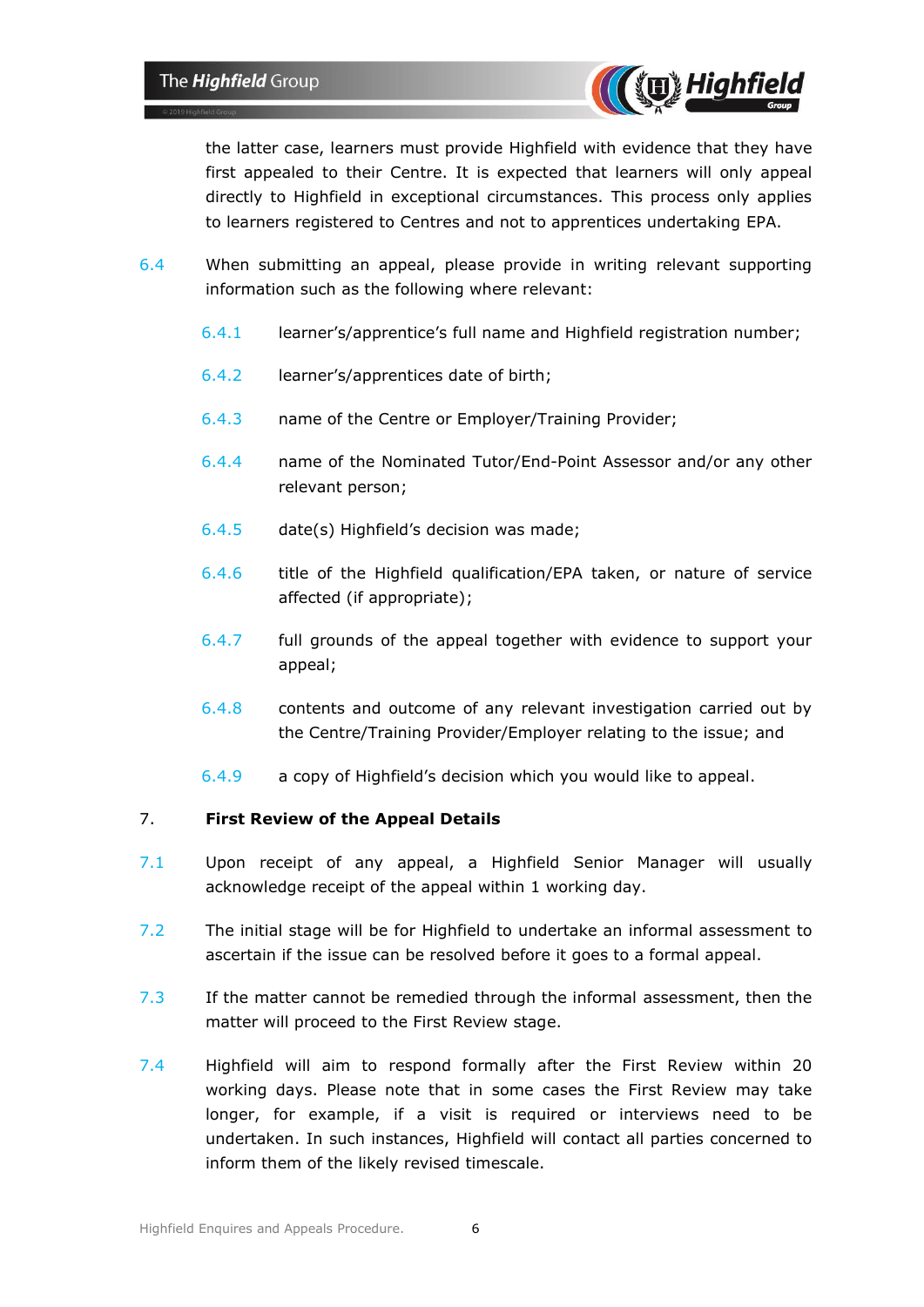

- 7.5 Highfield may reject the appeal application if there is insufficient detail to support the appeal. As such, appellants are strongly advised to provide full and detailed grounds of appeal accompanied by as much supporting evidence as possible.
- 7.6 As far as reasonably practicable, Highfield will ensure that the person carrying out the First Review has had no prior involvement in the matter being appealed. It should, however, be noted that the person given the responsibility to undertake the First Review is likely to be a Highfield member of staff.
- 7.7 Following the First Review, Highfield will write to the appellant with details of the decision, which will be to either:
	- 7.7.1 amend the original decision; or
	- 7.7.2 confirm Highfield stands by the original decision.
- 7.8 It is important to note that the person undertaking the First Review is not there to rehear the matter in its entirety. They are there to form a view as to whether the decision that is being appealed was correct at the time that the decision was taken.
- 7.9 Appellants will be charged a fee of £350 plus VAT per should they wish Highfield to progress to a First Review. This fee is required before any appeal can be considered. If the appeal is upheld, the fee will be refunded in full. Please note the fee covers the administrative and personnel costs involved in dealing with appeals.
- 7.10 The appeal fee must be received by Highfield within 10 working days from the date we notified you of the decision you are appealing against. Highfield reserves the right not to hear your appeal in the event that the required funds are not received by Highfield within this time limit.

### 8. **Seeking an Independent Review**

- 8.1 If you are unhappy with the decision of the First Review you have the right to invoke the final stage of the Procedure and Highfield will arrange for an Independent Review to be carried out.
- 8.2 A further fee of £350 plus VAT is required (this is additional to the fee required for the First Review). The appeal fee, together with any written submissions you consider to be relevant, must be received by Highfield within 10 working days from the date we notified you of the decision of the First Review. Highfield reserves the right not to hear your appeal in the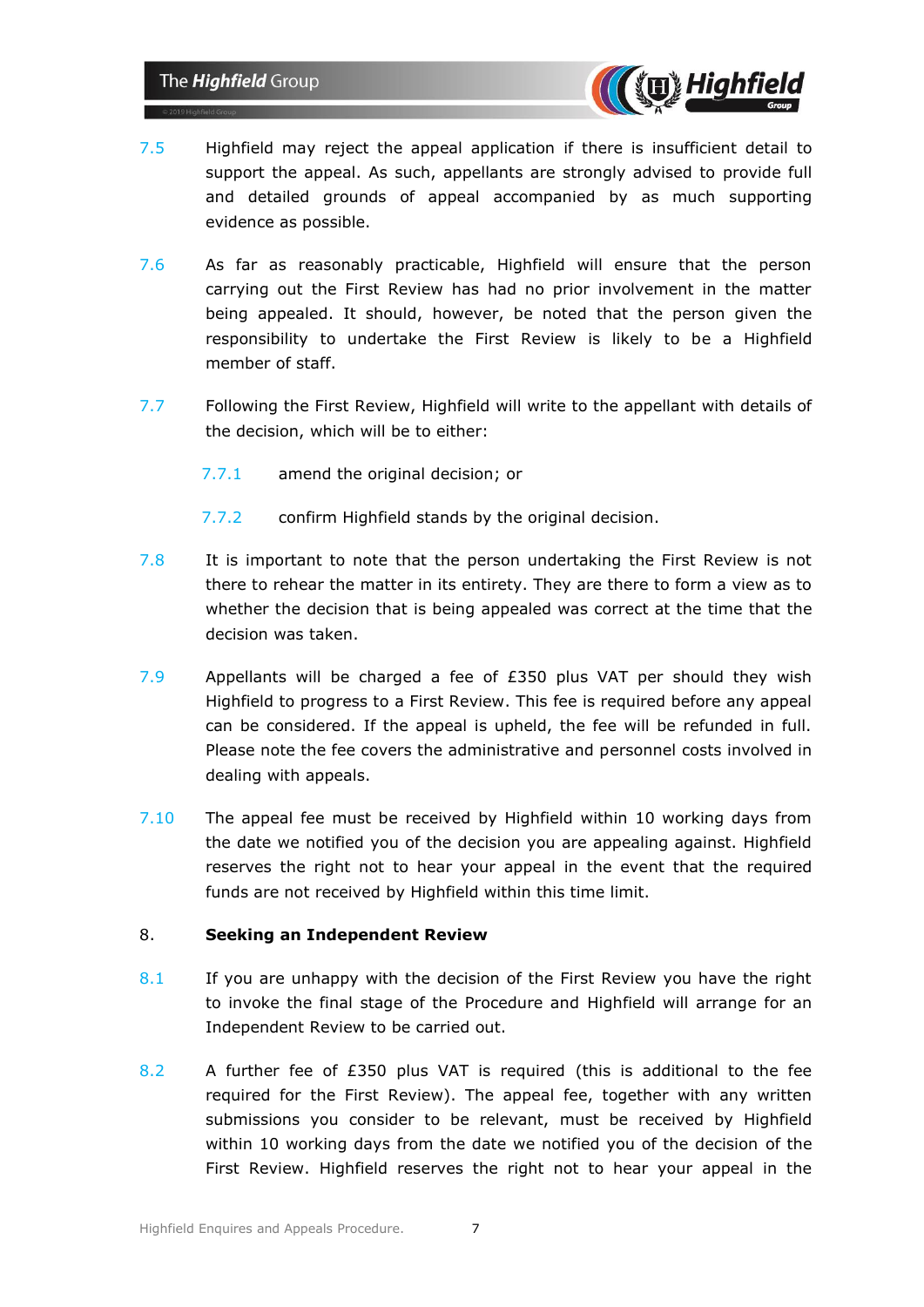

event that the required funds are not received by Highfield within this time limit.

- 8.3 The Independent Review will be carried out by someone who is not an employee of Highfield or otherwise connected to our organisation (save for the fact they have been appointed by Highfield as an Independent Reviewer (at its absolute discretion)). The individual will also be someone with the relevant competence to make a decision in relation to this final stage of the appeal and will not have a personal interest in the decision being appealed.
- 8.4 The Independent Reviewer will review all the evidence gathered from the above stages and review if Highfield has applied procedures or policies fairly, appropriately and consistently, in line with the associated procedure and/or policy.
- 8.5 A request for an independent review must be submitted together with payment within 10 working days of the First Review appeal decision. Failure to submit a request of payment within this stipulated deadline may result in Highfield declining to take forward an independent review.
- 8.6 The independent review process may include:
	- 8.6.1 a discussion with the appellant or the learner/apprentice and/or Highfield personnel;
	- 8.6.2 a request for further information; and
	- 8.6.3 a visit.
- 8.7 In most cases, it is anticipated that the actions in 8.6.1-8.6.3 will not be required.
- 8.8 It is important to note that the person undertaking the Independent Review is not there to rehear the matter in its entirety. They are there to form a view as to whether the decision taken by the person undertaking the First Review was reasonable from considering information and documentation available at the time that decision was made.
- 8.9 The Independent Reviewer's decision is final and will usually be made within 20 working days of receipt of the notification that the appellant would like the matter taking to an Independent Review. If the appellant is still unhappy with the outcome at this stage, they are entitled to raise the matter with a RR.